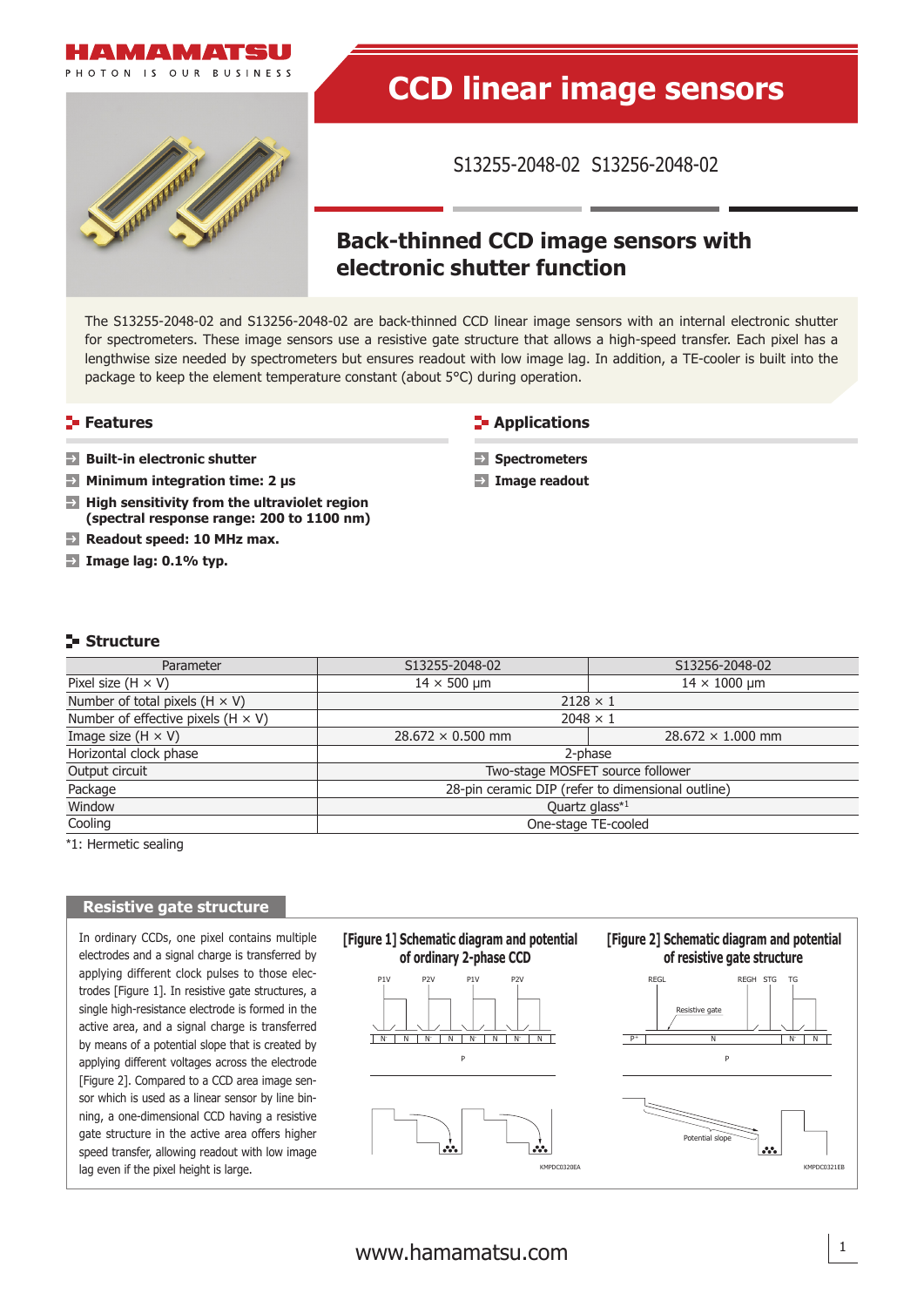#### **Absolute maximum ratings (Ta=25 °C)**

| Parameter                                  |      | Symbol                | Condition                                  | Min.   | Typ.                                                   | Max.  | Unit   |
|--------------------------------------------|------|-----------------------|--------------------------------------------|--------|--------------------------------------------------------|-------|--------|
| Operating temperature <sup>*2 *3</sup>     |      | Topr                  |                                            | $-50$  |                                                        | $+60$ | °C     |
| Storage temperature                        |      | Tstg                  |                                            | $-50$  | $\qquad \qquad -$                                      | $+70$ | °C     |
| Output transistor drain voltage            |      | <b>VOD</b>            |                                            | $-0.5$ | ٠                                                      | $+25$ | V      |
| Reset drain voltage                        |      | <b>VRD</b>            |                                            | $-0.5$ | $\overline{\phantom{a}}$                               | $+18$ | $\vee$ |
| Output amplifier return voltage            |      | Vret                  |                                            | $-0.5$ | ٠                                                      | $+18$ | V      |
| All reset drain voltage                    |      | <b>VARD</b>           |                                            | $-0.5$ | $\qquad \qquad -$                                      | $+18$ | $\vee$ |
| Horizontal input source voltage            |      | <b>VISH</b>           |                                            | $-0.5$ | $\overline{\phantom{0}}$                               | $+18$ | V      |
| All reset gate voltage                     |      | <b>VARG</b>           |                                            | $-12$  | $\overline{\phantom{a}}$                               | $+15$ | $\vee$ |
| Storage gate voltage                       |      | <b>VSTG</b>           |                                            | $-12$  | ۰                                                      | $+15$ | V      |
| Horizontal input gate voltage              |      | VIG1H, VIG2H          |                                            | $-12$  | $\overline{\phantom{a}}$                               | $+15$ | $\vee$ |
| Summing gate voltage                       |      | <b>V<sub>SG</sub></b> |                                            | $-12$  | ٠                                                      | $+15$ | V      |
| Output gate voltage                        |      | <b>VOG</b>            |                                            | $-12$  | $\overline{\phantom{a}}$                               | $+15$ | $\vee$ |
| Reset gate voltage                         |      | <b>V<sub>RG</sub></b> |                                            | $-12$  | ۰                                                      | $+15$ | V      |
| Transfer gate voltage                      |      | <b>V<sub>TG</sub></b> |                                            | $-12$  | $\overline{\phantom{a}}$                               | $+15$ | $\vee$ |
| Resistive gate voltage                     | High | <b>VREGH</b>          |                                            | $-12$  |                                                        | $+15$ | $\vee$ |
|                                            | Low  | <b>VREGL</b>          |                                            |        |                                                        |       |        |
| Horizontal shift register clock voltage    |      | VP1H, VP2H            |                                            | $-12$  | $\qquad \qquad -$                                      | $+15$ | $\vee$ |
| Maximum current of built-in TE-cooler*4 *5 |      | Imax                  | Tc* <sup>6</sup> =Th* <sup>7</sup> =25 °Cl |        | $\qquad \qquad \blacksquare$                           | 1.8   | A      |
| Maximum voltage of built-in TE-cooler      |      | Vmax                  | $Tc^{*6}$ =Th <sup>*7</sup> =25 °C         |        | $\overline{\phantom{0}}$                               | 3.5   | $\vee$ |
| Soldering conditions*8                     |      | Tsol                  |                                            |        | 260 °C, within 5 s, at least 2 mm away from lead roots |       |        |

\*2: Chip temperature

\*3: The sensor temperature may increase due to heating in high-speed operation. We recommend taking measures to dissipate heat as needed. For more details, refer to the technical information "Resistive gate type CCD linear image sensors with electronic shutter".

\*4: If the current greater than this value flows into the thermoelectric cooler, the heat absorption begins to decrease due to the Joule heat. It should be noted that this value is not the damage threshold value. To protect the thermoelectric cooler and maintain stable operation, the supply current should be less than 60% of this maximum current.

\*5: To ensure stable temperature control, ΔT (temperature difference between Th and Tc) should be less than 30 °C. If ΔT exceeds 30 °C, product characteristics may deteriorate. For example, the dark current uniformity may degrade.

\*6: Temperature of the cooling side of thermoelectric cooler

\*7: Temperature of the heat radiating side of thermoelectric cooler

\*8: Use a soldering iron.

Note: Exceeding the absolute maximum ratings even momentarily may cause a drop in product quality. Always be sure to use the product within the absolute maximum ratings.

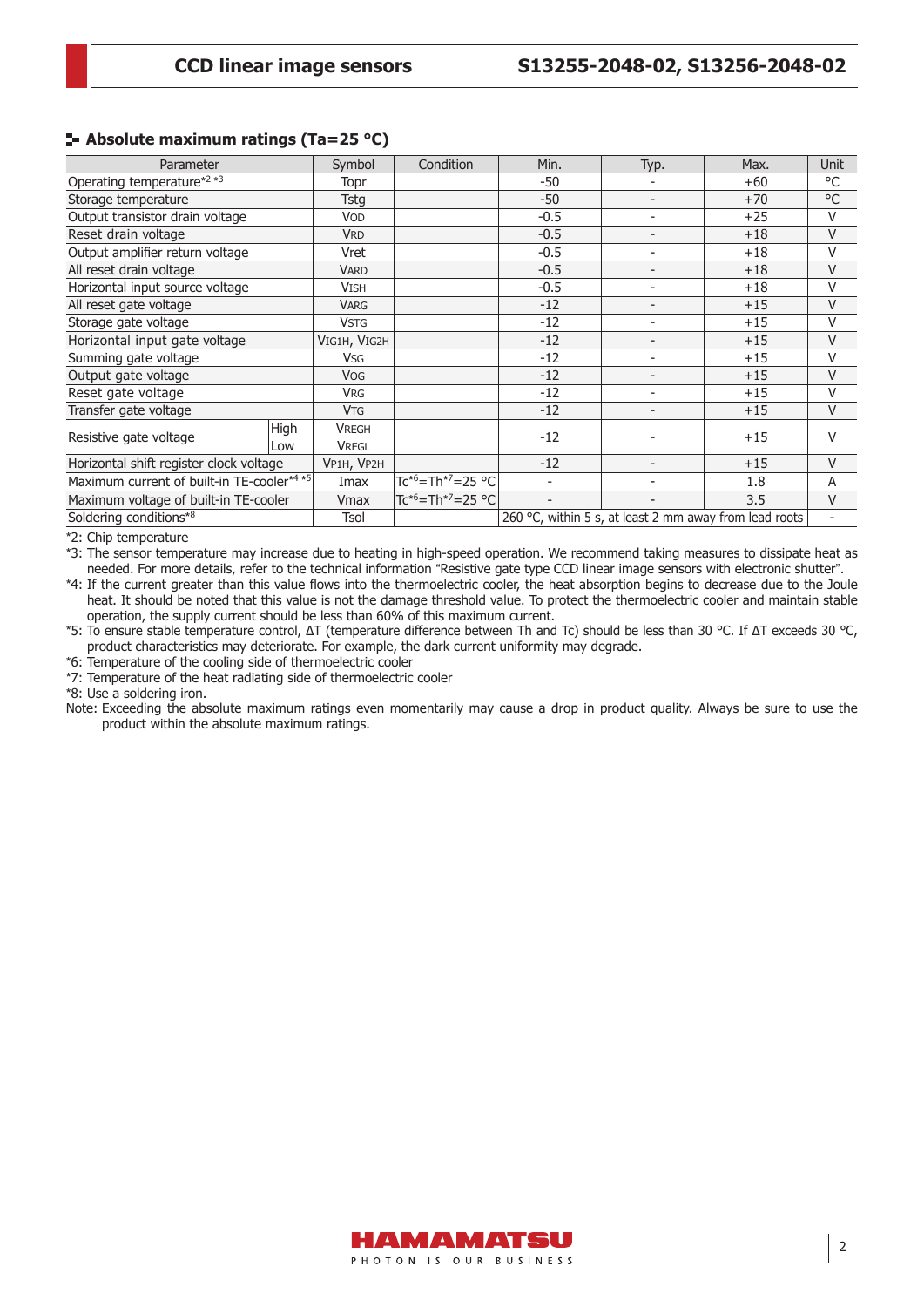### **Operating conditions (Ta=25 °C)**

| Parameter                               |                         |          | Symbol        | Min.                     | Typ.         | Max.                     | Unit      |  |
|-----------------------------------------|-------------------------|----------|---------------|--------------------------|--------------|--------------------------|-----------|--|
| Output transistor drain voltage         |                         |          | <b>VOD</b>    | 12                       | 15           | 18                       | $\vee$    |  |
| Reset drain voltage                     |                         |          | <b>VRD</b>    | 13                       | 14           | 15                       | $\vee$    |  |
| All reset drain voltage                 |                         |          | <b>VARD</b>   | 13                       | 14           | 15                       | $\vee$    |  |
|                                         |                         | $High*9$ | <b>VARGH</b>  | 7                        | 8            | 9                        | $\vee$    |  |
| All reset gate voltage                  |                         |          | <b>VARGL</b>  | 0.5                      | $\mathbf{1}$ | $\overline{2}$           |           |  |
| Output gate voltage                     |                         |          | <b>VOG</b>    | 2.5                      | 3.5          | 4.5                      | $\vee$    |  |
| Storage gate voltage                    |                         |          | <b>VSTG</b>   | 2.5                      | 3.5          | 4.5                      | $\vee$    |  |
| Substrate voltage                       |                         |          | <b>VSS</b>    | $\overline{\phantom{a}}$ | 0            |                          | $\vee$    |  |
| Resistive gate high voltage             |                         | High     | <b>VREGHH</b> | 0.5                      | $\mathbf{1}$ | 1.5                      | $\vee$    |  |
|                                         |                         | Low      | <b>VREGHL</b> | $-10.5$                  | $-9.5$       | $-8.5$                   |           |  |
|                                         |                         | High     | <b>VREGLH</b> |                          | VREGHH - 8.0 | ÷                        | V         |  |
| Resistive gate low voltage              |                         | Low      | <b>VREGLL</b> | $-10.5$                  | $-9.5$       | $\overline{\phantom{a}}$ |           |  |
| Output amplifier return voltage*11      |                         |          | Vret          | $\overline{\phantom{a}}$ | 1            | $\overline{2}$           | $\vee$    |  |
|                                         | Horizontal input source |          | <b>VISH</b>   | $\overline{\phantom{a}}$ | <b>VRD</b>   | ÷                        | V         |  |
| Test point                              | Horizontal input gate   |          | VIG1H, VIG2H  | $-10.5$                  | $-9.5$       | $\overline{\phantom{a}}$ | $\vee$    |  |
|                                         |                         | High     | VP1HH, VP2HH  | 5                        | 6            | 8                        | $\vee$    |  |
| Horizontal shift register clock voltage |                         | Low      | VP1HL, VP2HL  | $-6$                     | $-5$         | $-4$                     |           |  |
|                                         |                         | High     | <b>VSGH</b>   | 5                        | 6            | 8                        | $\vee$    |  |
| Summing gate voltage                    |                         | Low      | <b>VSGL</b>   | $-6$                     | $-5$         | $-4$                     |           |  |
|                                         |                         | High     | <b>VRGH</b>   | 7                        | 8            | 9                        | $\vee$    |  |
| Reset gate voltage                      |                         | Low      | <b>VRGL</b>   | $-6$                     | $-5$         | $-4$                     |           |  |
|                                         |                         | High     | <b>VTGH</b>   | 9.5                      | 10.5         | 11.5                     | $\vee$    |  |
| Transfer gate voltage                   |                         | Low      | <b>VTGL</b>   | $-6$                     | $-5$         | $-4$                     |           |  |
| External load resistance                |                         |          | <b>RL</b>     | 2.0                      | 2.2          | 2.4                      | $k\Omega$ |  |

\*9: All reset on

\*10: All reset off

\*11: Output amplifier return voltage is a positive voltage with respect to Substrate voltage, but the current flows in the direction of flow out of the sensor.

#### **Electrical characteristics [Ta=25 °C, fc=5 MHz, operating conditions: Typ., timing chart (P.6, 7)]**

| Parameter                             |                | Symbol                   | Min.                     | Typ.    | Max.                     | Unit       |
|---------------------------------------|----------------|--------------------------|--------------------------|---------|--------------------------|------------|
| Signal output frequency               |                | fc                       | $\overline{\phantom{a}}$ | 5       | 10                       | <b>MHz</b> |
| Line rate                             | <b>LR</b>      | $\overline{\phantom{a}}$ | $\overline{2}$           | 4       | kHz                      |            |
| Horizontal shift register capacitance |                | CP1H, CP2H               | ۰                        | 200     | ۳                        | pF         |
| All reset gate capacitance            |                | <b>CARG</b>              |                          | 100     |                          | pF         |
|                                       | S13255-2048-02 |                          | $\overline{\phantom{0}}$ | 1000    | ۳                        |            |
| Resistive gate capacitance            | S13256-2048-02 | <b>CREG</b>              | ٠                        | 2000    | ۳                        | pF         |
| Summing gate capacitance              |                | <b>Csg</b>               | $\overline{\phantom{a}}$ | 10      |                          | pF         |
| Reset gate capacitance                |                | <b>CRG</b>               | $\overline{\phantom{a}}$ | 10      | Ξ.                       | pF         |
| Transfer gate capacitance             |                | <b>C<sub>TG</sub></b>    | $\qquad \qquad$          | 100     | $\overline{\phantom{0}}$ | pF         |
| Charge transfer efficiency*12         |                | <b>CTE</b>               | 0.99995                  | 0.99999 | ٠                        |            |
| DC output level                       |                | Vout                     | 9                        | 10      | 11                       | V          |
| Output impedance                      |                | Zo                       | $\overline{\phantom{a}}$ | 300     | $\overline{\phantom{0}}$ | Ω          |
| Output amplifier return current       |                | <b>Iret</b>              | $\qquad \qquad$          | 0.4     | $\overline{\phantom{0}}$ | mA         |
|                                       | S13255-2048-02 | $PAMP*13$                | ٠                        | 75      |                          |            |
|                                       |                | PREG*14                  | 50                       | 100     | 160                      |            |
| Power consumption                     | S13256-2048-02 | $PAMP*13$                | $\overline{\phantom{a}}$ | 75      | ۰                        | mW         |
|                                       |                | $PREG*14$                | 30                       | 60      | 90                       |            |
|                                       | S13255-2048-02 |                          | 0.4                      | 0.7     | 1.4                      |            |
| Resistive gate resistance*15          | S13256-2048-02 | RREG                     | 0.7                      | 1.1     | 2.2                      | $k\Omega$  |

\*12: Charge transfer efficiency per pixel of CCD shift register, measured at half of the full well capacity

\*13: Power consumption of the on-chip amplifier plus load resistance

\*14: Power consumption at REG

\*15: Resistance value between REGH and REGL

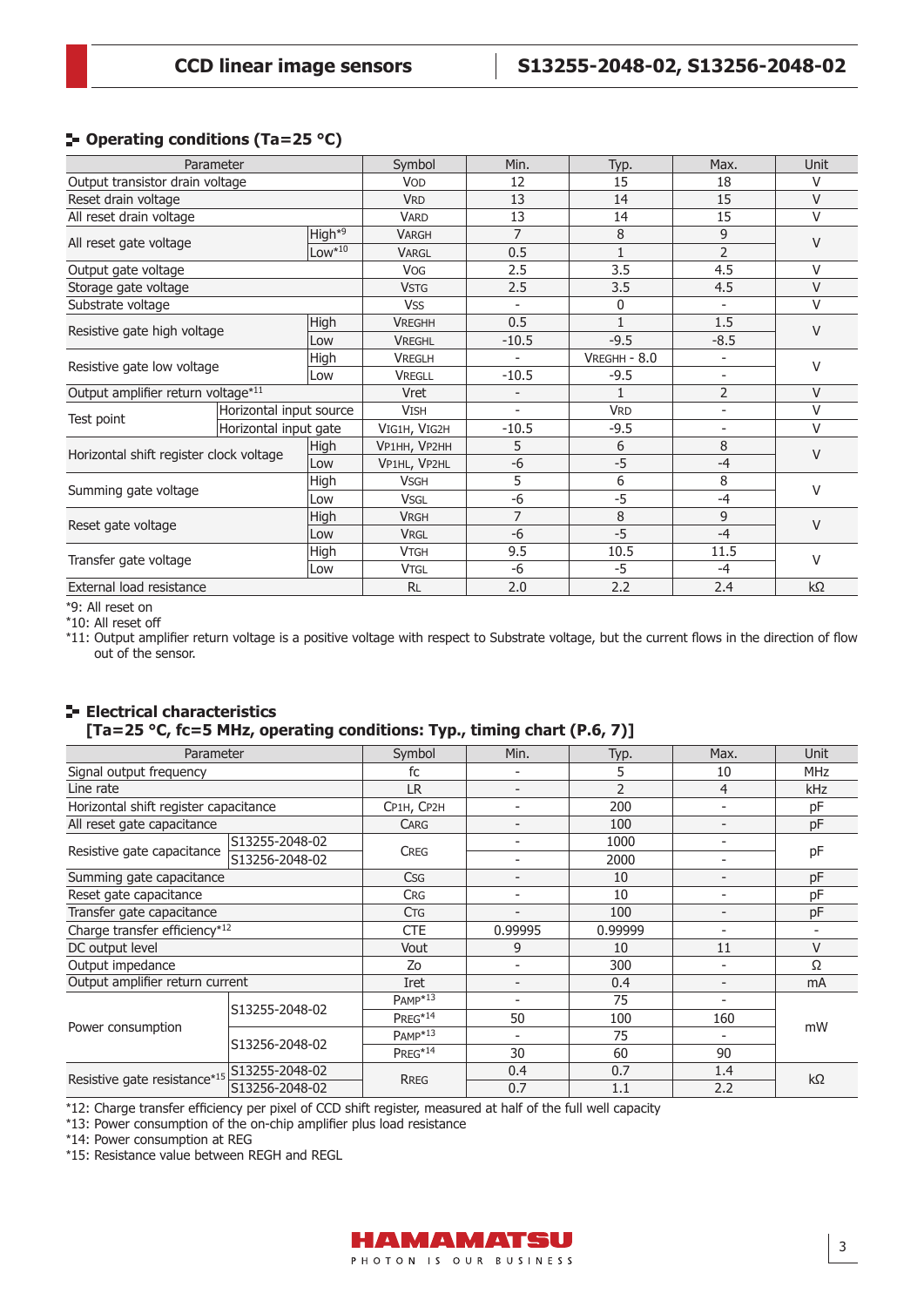#### **E** Electrical and optical characteristics **[Ta=25 °C, fc=5 MHz, operating conditions: Typ. (P.3), timing chart (P.6, 7)]**

| Parameter                          |                                 |             | S13255-2048-02               |                |                          | S13256-2048-02           |                          |                              |                 |  |
|------------------------------------|---------------------------------|-------------|------------------------------|----------------|--------------------------|--------------------------|--------------------------|------------------------------|-----------------|--|
|                                    |                                 | Symbol      | Min.                         | Typ.           | Max.                     | Min.                     | Typ.                     | Max.                         | Unit            |  |
| Saturation output voltage          |                                 | Vsat        | $\overline{\phantom{0}}$     | $Fw \times CE$ |                          | $\overline{\phantom{a}}$ | $Fw \times CE$           | $\overline{\phantom{0}}$     | v               |  |
| Full well capacity*16              |                                 | <b>Fw</b>   | 150                          | 200            | $\overline{\phantom{0}}$ | 150                      | 200                      | $\overline{\phantom{0}}$     | ke <sup>-</sup> |  |
| Linearity error*17                 |                                 | LR.         |                              | ±3             | ±10                      | ٠                        | ±3                       | ±10                          | $\frac{0}{0}$   |  |
| Conversion efficiency              |                                 | <b>CE</b>   | 9                            | 10             | 11                       | 9                        | 10                       | 11                           | $\mu V/e^-$     |  |
|                                    | Non-MPP operation               | <b>DS</b>   | ۰                            | 100            | 300                      | $\overline{\phantom{a}}$ | 200                      | 600                          | ke-/pixel/s     |  |
| Dark current*18                    | MPP operation                   |             | $\overline{a}$               | 10             | 40                       | $\overline{\phantom{a}}$ | 15                       | 60                           |                 |  |
|                                    | Non-MPP operation               |             | $\overline{\phantom{0}}$     | -              | 300                      | $\overline{\phantom{a}}$ | $\overline{a}$           | 300                          | $\frac{0}{0}$   |  |
| Dark output nonuniformity          | MPP operation                   | <b>DSNU</b> | $\overline{\phantom{0}}$     | -              |                          | $\overline{\phantom{a}}$ | $\overline{\phantom{0}}$ | $\overline{\phantom{0}}$     |                 |  |
| Readout noise                      |                                 | Nread       | $\qquad \qquad \blacksquare$ | 30             | 45                       | $\overline{\phantom{a}}$ | 30                       | 45                           | e rms           |  |
| Dynamic range*19                   |                                 | Drange      | $\qquad \qquad \blacksquare$ | 6670           |                          | $\overline{\phantom{0}}$ | 6670                     | $\qquad \qquad \blacksquare$ |                 |  |
| Defective pixels*20                |                                 |             |                              |                | $\mathbf{0}$             |                          |                          | $\mathbf{0}$                 |                 |  |
| Spectral response range            |                                 | ٨           |                              | 200 to 1100    |                          | 200 to 1100              |                          |                              | nm              |  |
| Peak sensitivity wavelength        |                                 | λp          | $\overline{\phantom{0}}$     | 600            |                          |                          | 600                      | $\overline{\phantom{0}}$     | nm              |  |
| Photoresponse nonuniformity*21 *22 |                                 | <b>PRNU</b> |                              | ±3             | ±10                      | $\overline{\phantom{0}}$ | ±3                       | ±10                          | $\frac{0}{0}$   |  |
|                                    | Average image lag of all pixels |             | $\overline{a}$               | 0.1            | 1                        | $\overline{\phantom{a}}$ | 0.1                      | 1                            | $\frac{0}{0}$   |  |
| Image lag*21 *23                   | Maximum image lag of all pixels |             | $\overline{\phantom{a}}$     |                | 3                        |                          |                          | 3                            |                 |  |

\*16: Operating voltages typ.

<sup>12:</sup> Signal level=1 ke<sup>-</sup> to 150 ke<sup>-</sup>. Defined so that the linearity error is zero when the signal level is at one-half the full well capacity.

\*18: Dark current is reduced to half for every 5 to 7 °C decrease in temperature.

\*19: Dynamic range (Drange) = Full well capacity / Readout noise

\*20: Pixels that exceed the DSNU or PRNU maximum

\*21: Measured at one-half of the saturation output (full well capacity) using LED light (peak emission wavelength: 660 nm)

\*22: Photoresponse nonuniformity =  $\frac{\text{Fixed pattern noise (peak to peak)}}{\text{Signal}} \times 100 \text{ [%]}$ 

\*23: Percentage of unread signal level when a one-shot light pulse is irradiated so that the output is half the saturation output. The integration time during measurement is 5 μs for the S11155-2048-02 and 20 μs for the S11156-2048-02. For details, see the technical information (resistive gate type CCD linear image sensor with electronic shutter).

#### **Spectral response (without window)\*<sup>24</sup>**





Wavelength (nm)

\*24: Spectral response with quartz glass is decreased according to the spectral transmittance characteristic of window material.

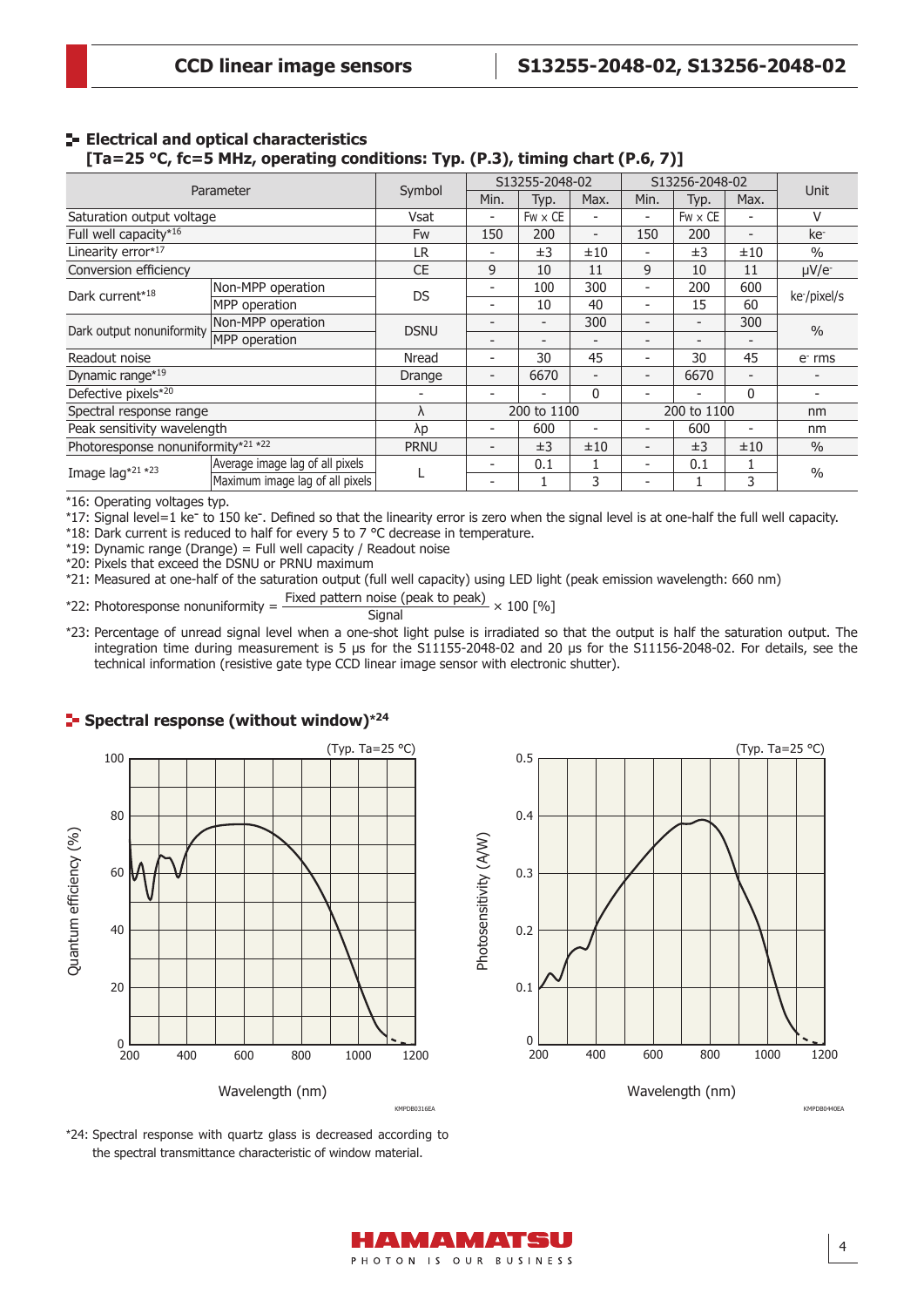

#### **Spectral transmittance characteristic of window material Dark current vs. chip temperature**



#### **Device structure (conceptual drawing of top view in dimensional outline)**



Note: When viewed from the direction of the incident light, the horizontal shift register is covered with a thick silicon layer (dead layer). However, long-wavelength light passes through the silicon dead layer and may possibly be detected by the horizontal shift register. To prevent this, provide light shield on that area as needed. Note that the transmission of long wavelengths in the dead layer covering the horizontal shift register was reduced compared to previous products.

Signal charges that undergo photoelectric conversion at each pixel of the photosensitive area are directed upward or downward based on the boundary line at the center of the photosensitive area and transferred.Then, they are combined through the horizontal registers and read out by the amplifier.



KMPDC0609EA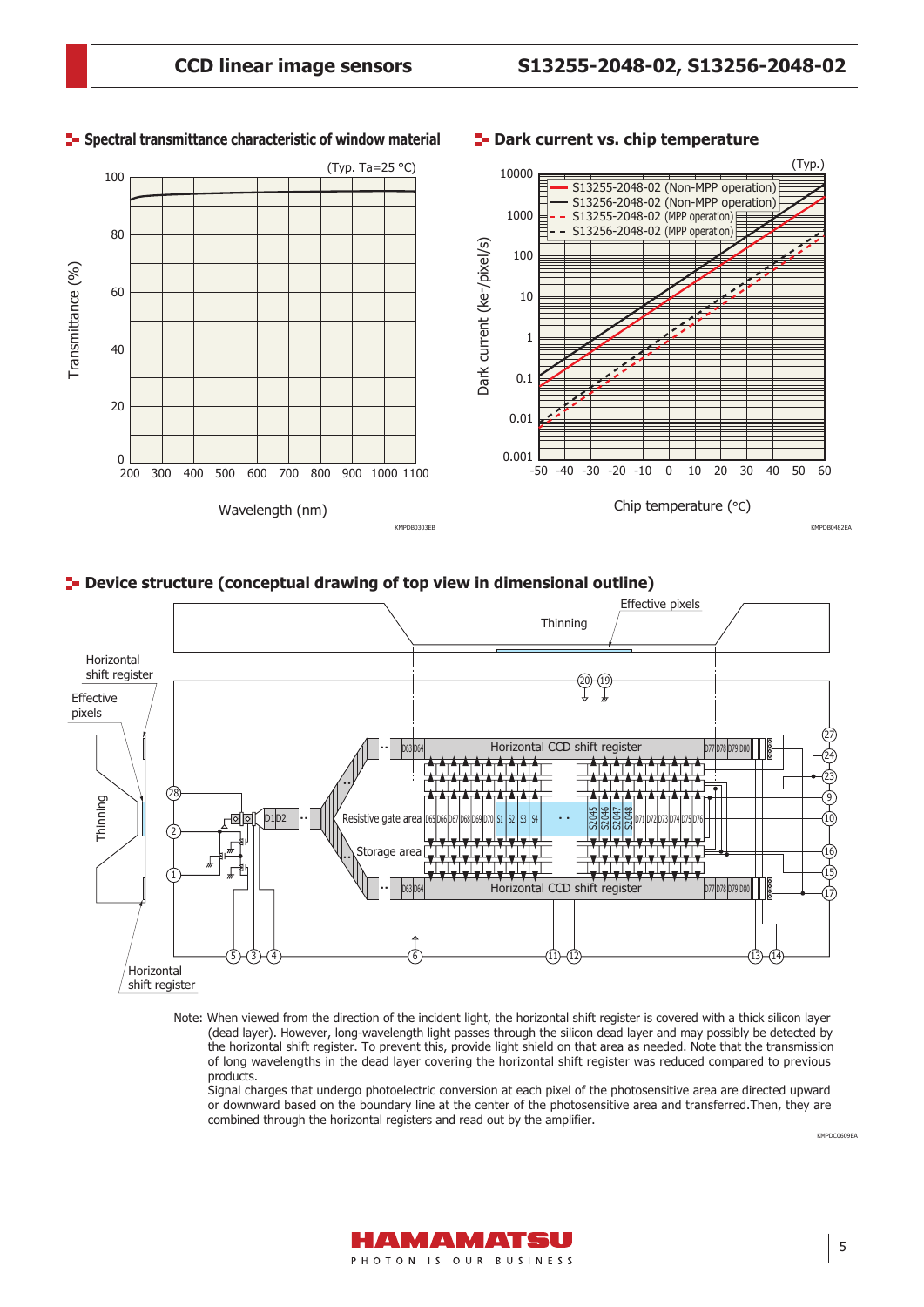## **Timing chart** Timing chart



\* Apply clock pulses to the specified terminals during the period of dummy readout. Set the total number of clock pulses N, according to the integration time.

KMPDC0541EB KMPDC0541EB

| Parameter        |                     | Symbol       | Min. | Typ.                     | Max.                     | <b>Unit</b>   |  |
|------------------|---------------------|--------------|------|--------------------------|--------------------------|---------------|--|
| ARG              | Pulse width         | Tpwar        |      |                          |                          | μs            |  |
|                  | Rise and fall times | Tprar, Tpfar | 200  | $\overline{\phantom{0}}$ | $\overline{\phantom{a}}$ | ns            |  |
| TG               | Pulse width         | Tpwy         | 2    | $\overline{\phantom{a}}$ |                          | μs            |  |
|                  | Rise and fall times | Tprv, Tpfv   | 20   | $\overline{\phantom{a}}$ | $\overline{\phantom{a}}$ | ns            |  |
|                  | Pulse width         | Tpwh         | 50   | 100                      | $\overline{\phantom{0}}$ | ns            |  |
| P1H, P2H*25      | Rise and fall times | Tprh, Tpfh   | 10   |                          |                          | ns            |  |
|                  | Duty ratio          |              | 40   | 50                       | 60                       | $\frac{0}{0}$ |  |
|                  | Pulse width         | <b>T</b> pws | 50   | 100                      | $\overline{\phantom{a}}$ | ns            |  |
| SG               | Rise and fall times | Tprs, Tpfs   | 10   |                          |                          | ns            |  |
|                  | Duty ratio          |              | 40   | 50                       | 60                       | $\frac{0}{0}$ |  |
| <b>RG</b>        | Pulse width         | Tpwr         | 5    | 15                       | $\overline{\phantom{a}}$ | ns            |  |
|                  | Rise and fall times | Tprr, Tpfr   | 5    |                          |                          | ns            |  |
| $TG - P1H$       | Overlap time        | Tovr         |      | $\mathfrak{D}$           |                          | $\mu$ s       |  |
|                  | S13255-2048-02      |              |      | 5                        |                          |               |  |
| Integration time | S13256-2048-02      | Tinteg       |      | 20                       |                          | μs            |  |

\*25: Symmetrical clock pulses should be overlapped at 50% of maximum pulse amplitude.

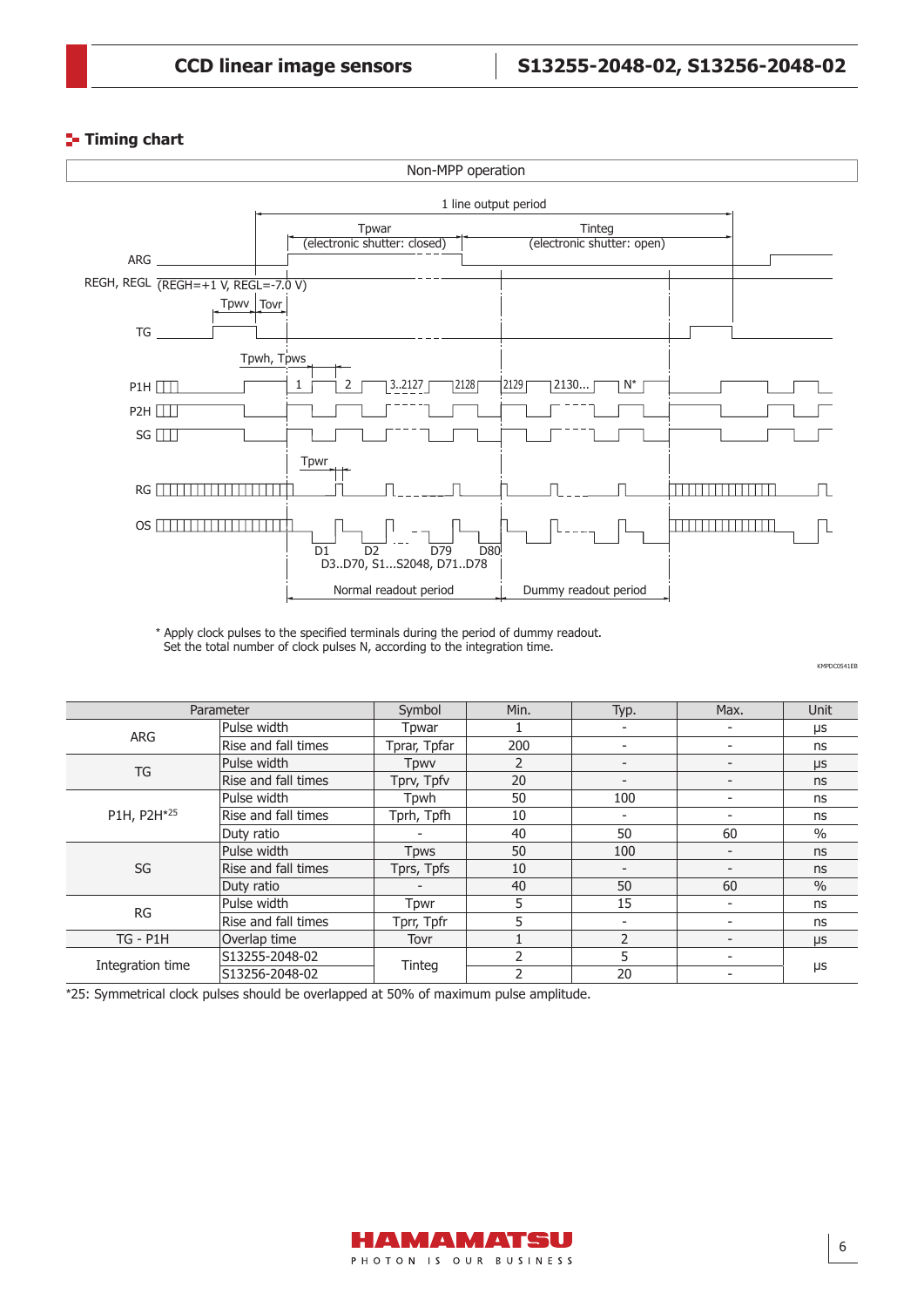

\* Apply clock pulses to the specified terminals during the period of dummy readout. Set the total number of clock pulses N, according to the integration time.

| Parameter        |                     |                     | Symbol         | Min.                     | Typ.                     | Max.                     | Unit          |
|------------------|---------------------|---------------------|----------------|--------------------------|--------------------------|--------------------------|---------------|
|                  | Pulse width         |                     |                | $*26$                    |                          |                          | μs            |
| <b>ARG</b>       | Rise and fall times |                     | Tprar, Tpfar   | 200                      | $\overline{\phantom{a}}$ | $\overline{\phantom{a}}$ | ns            |
|                  | Pulse width         |                     | <b>T</b> pwreg | $\overline{\phantom{a}}$ | Tinteg - Tregtr          | $\overline{\phantom{a}}$ | μs            |
| REGH, REGL       | Rise and fall times |                     | Tprreg, Tpfreg | 100                      |                          | $\overline{a}$           | ns            |
|                  | Transfer time       | S13255-2048-02      | Tregtr         | 2                        | 5                        | $\overline{\phantom{0}}$ |               |
|                  |                     | S13256-2048-02      |                | 2                        | 20                       | $\overline{\phantom{a}}$ | $\mu s$       |
| TG               | Pulse width         |                     | <b>Tpwv</b>    | $\overline{2}$           | $\overline{\phantom{a}}$ |                          | μs            |
|                  | Rise and fall times |                     | Tprv, Tpfv     | 20                       | $\overline{\phantom{a}}$ | $\overline{\phantom{a}}$ | ns            |
| P1H, P2H*27      | Pulse width         |                     | Tpwh           | 50                       | 100                      | $\overline{\phantom{a}}$ | ns            |
|                  | Rise and fall times |                     | Tprh, Tpfh     | 10                       | $\overline{\phantom{a}}$ | $\qquad \qquad$          | ns            |
|                  | Duty ratio          |                     |                | 40                       | 50                       | 60                       | $\frac{0}{0}$ |
|                  | Pulse width         |                     | <b>Tpws</b>    | 50                       | 100                      | $\overline{\phantom{a}}$ | ns            |
| SG               |                     | Rise and fall times |                | 10                       | $\overline{\phantom{a}}$ | $\overline{\phantom{a}}$ | ns            |
|                  | Duty ratio          |                     |                | 40                       | 50                       | 60                       | $\frac{0}{0}$ |
| <b>RG</b>        | Pulse width         |                     | Tpwr           | 5                        | 15                       | $\overline{\phantom{a}}$ | ns            |
|                  |                     | Rise and fall times |                | 5                        | $\overline{\phantom{a}}$ | $\overline{\phantom{a}}$ | ns            |
| <b>TG - P1H</b>  | Overlap time        |                     | Tovr           |                          | 2                        | $\overline{\phantom{a}}$ | μs            |
|                  | S13255-2048-02      |                     |                | $\overline{2}$           | 5                        | $\overline{\phantom{0}}$ |               |
| Integration time | S13256-2048-02      |                     | Tinteg         | $\overline{2}$           | 20                       |                          | $\mu$ s       |

\*26: The Min. value of Tpwar is equal to the normal readout period.

\*27: Symmetrical clock pulses should be overlapped at 50% of maximum pulse amplitude.



KMPDC0542EB KMPDC0542EB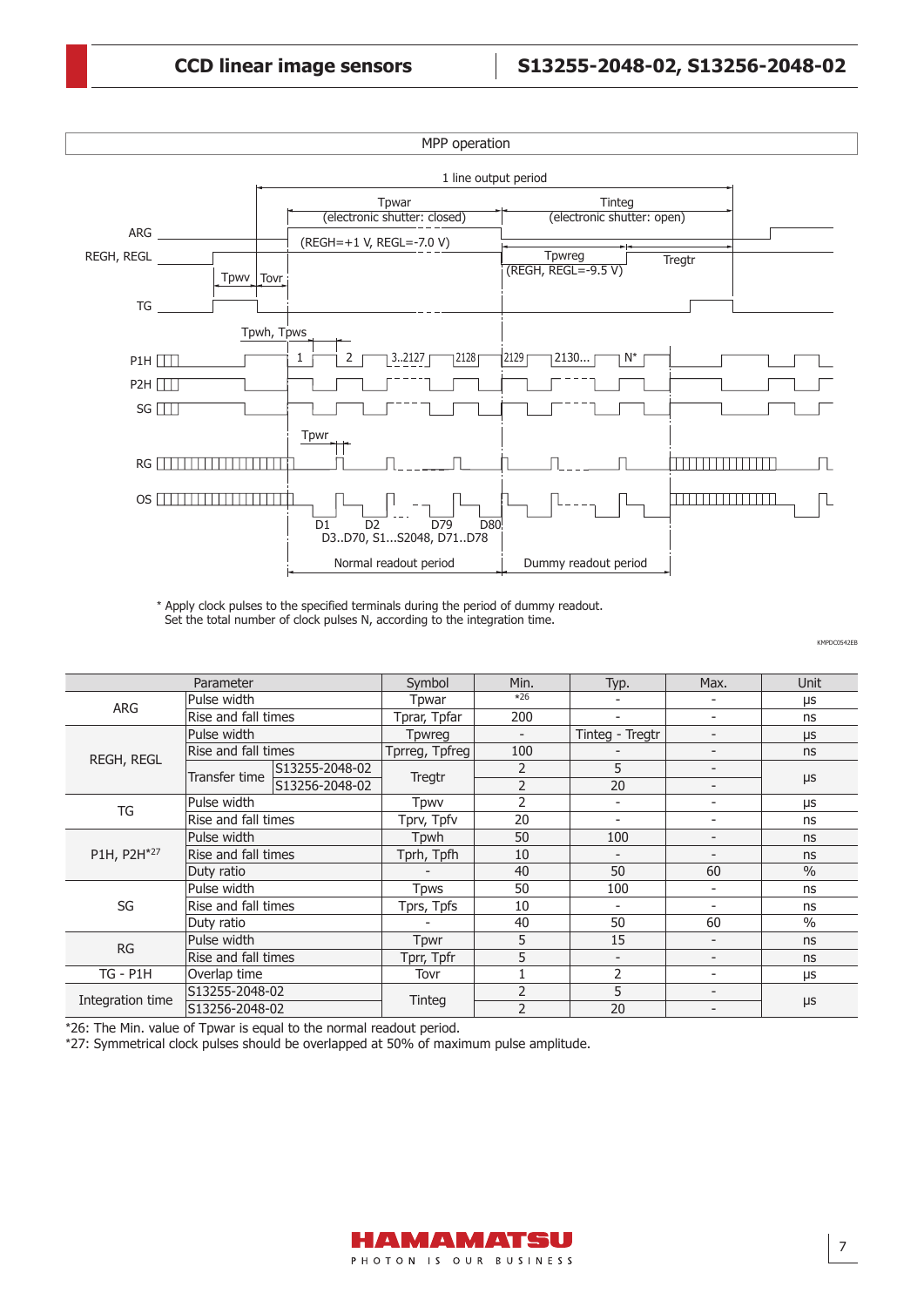## **Dimensional outline (unit: mm)** and the unless otherwise noted:  $\frac{1}{2}$



KMPDA0354EA

## **Pin connections**

| Pin no.        | Symbol                   | Function                              | Remark (standard operation) |
|----------------|--------------------------|---------------------------------------|-----------------------------|
| 1              | <b>OS</b>                | Output transistor source              | $RL = 2.2 k\Omega$          |
| $\overline{2}$ | OD                       | Output transistor drain               | $+15V$                      |
| 3              | <b>OG</b>                | Output gate                           | $+3.5V$                     |
| $\overline{4}$ | $SG$                     | Summing gate                          | Same pulse as P2H           |
| 5              | Vret                     | Output amplifier return               | $+1V$                       |
| 6              | <b>RD</b>                | Reset drain                           | $+14V$                      |
| $\overline{7}$ | Th1                      | Thermistor                            |                             |
| 8              | P-                       | TE-cooler (-)                         |                             |
| 9              | <b>REGL</b>              | Resistive gate (low)                  | -7 V (non-MPP operation)    |
| 10             | <b>REGH</b>              | Resistive gate (high)                 | +1 V (non-MPP operation)    |
| 11             | P <sub>2</sub> H         | CCD horizontal shift register clock-2 | $+6/-5$ V                   |
| 12             | P1H                      | CCD horizontal shift register clock-1 | $+6/-5$ V                   |
| 13             | IG2H                     | Test point (horizontal input gate-2)  | $-9.5V$                     |
| 14             | IG1H                     | Test point (horizontal input gate-1)  | $-9.5V$                     |
| 15             | <b>ARG</b>               | All reset gate                        | $+8/+1$ V                   |
| 16             | <b>ARD</b>               | All reset drain                       | $+14V$                      |
| 17             | <b>ISH</b>               | Test point (horizontal input source)  | Connect to RD               |
| 18             |                          |                                       |                             |
| 19             | SS                       | Substrate                             | <b>GND</b>                  |
| 20             | <b>RD</b>                | Reset drain                           | $+14V$                      |
| 21             | $P+$                     | $TE$ -cooler $(+)$                    |                             |
| 22             | Th <sub>2</sub>          | Thermistor                            |                             |
| 23             | <b>STG</b>               | Storage gate                          | $+3.5V$                     |
| 24             | <b>STG</b>               | Storage gate                          | $+3.5V$                     |
| 25             | $\overline{\phantom{0}}$ |                                       |                             |
| 26             | $\overline{\phantom{a}}$ |                                       |                             |
| 27             | <b>TG</b>                | Transfer gate                         | $+10.5/-5$ V                |
| 28             | <b>RG</b>                | Reset gate                            | $+8/-5$ V                   |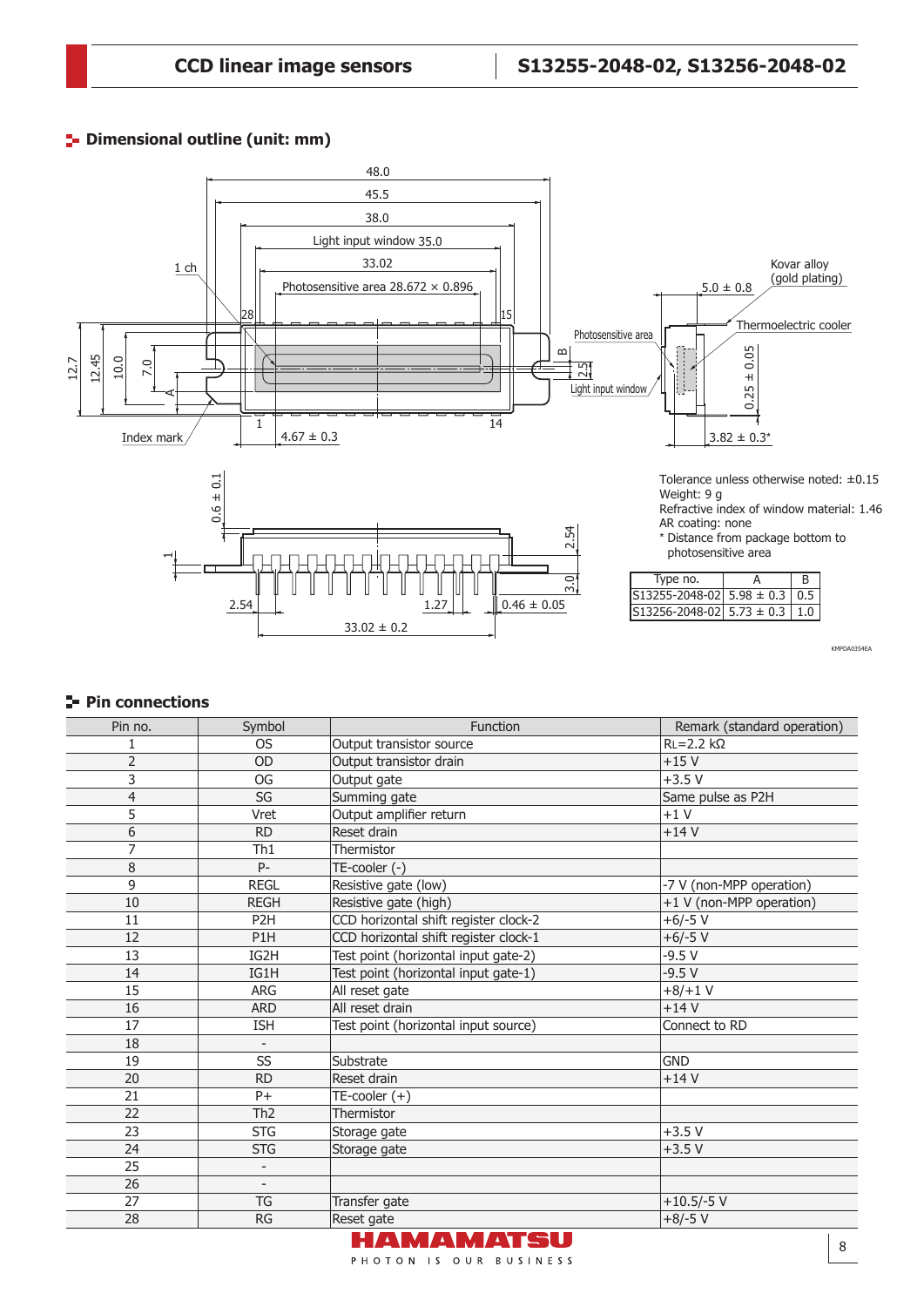Current, CCD temperature - Voltage

#### **Specifications of built-in TE-cooler (Typ., vacuum condition)**

| Parameter                  | Symbol <sup>'</sup> | Condition         | Specification | Unit |
|----------------------------|---------------------|-------------------|---------------|------|
| Internal r<br>resistance   | Rint                | חס הר.<br>$Ta=25$ |               | ءد   |
| Maximum heat absorption*28 | Omax                |                   | 1. U          | W    |

\*28: This is a theoretical heat absorption level that offsets the temperature difference in the thermoelectric cooler when the maximum current is supplied to the unit.



#### **F** Specifications of built-in temperature sensor

A thermistor chip is built in the same package with a CCD chip, and the CCD chip temperature can be monitored with it. A relation between the thermistor resistance and absolute temperature is expressed by the following equation.

 $RT1 = RT2 \times exp BT1/T2 (1/T1 - 1/T2)$ 

 RT1: Resistance at absolute temperature T1 [K] RT2: Resistance at absolute temperature T2 [K] BT1/T2: B constant [K]

The characteristics of the thermistor used are as follows. R298=10 kΩ B298/323=3900 K



KMPDC0518EA